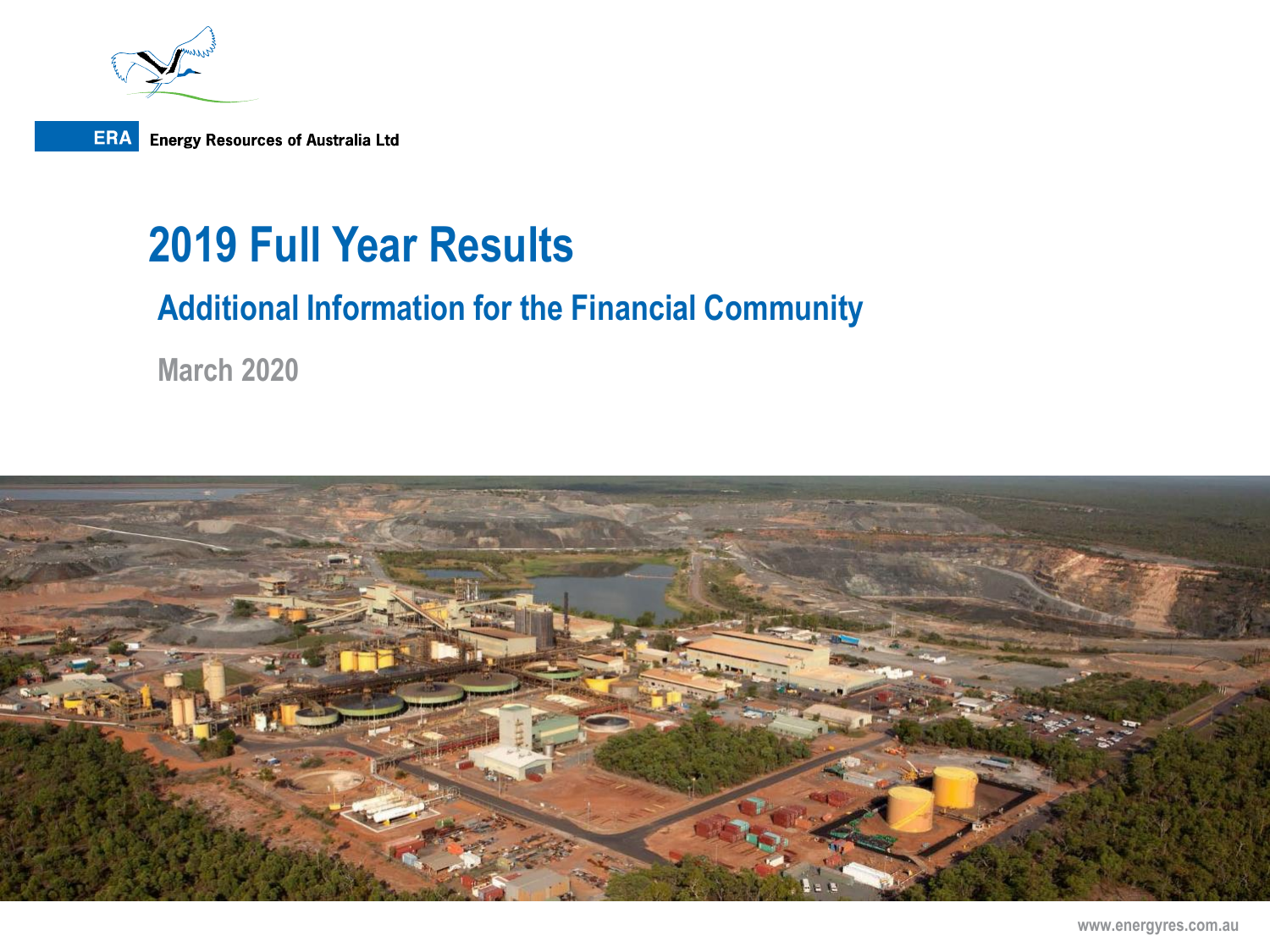

## **Forward-looking statements**

This presentation has been prepared by Energy Resources of Australia Ltd ("ERA") and consists of the slides for a presentation concerning ERA. By reviewing/attending this presentation you agree to be bound by the following conditions.

#### **Forward-looking statements**

This presentation includes forward-looking statements. All statements other than statements of historical facts included in this presentation, including, without limitation, those regarding ERA's financial position, business strategy, plans and objectives of management for future operations (including development plans, rehabilitation estimates and subjectives relating to ERA's products, production forecasts and reserve and resource positions), are forward-looking statements. Such forward-looking statements involve known and unknown risks, uncertainties and other factors which may cause the actual results, performance or achievements of ERA, or industry results, to be materially different from any future results, performance or achievements expressed or implied by such forward-looking statements.

Such forward-looking statements are based on numerous assumptions regarding ERA's present and future business strategies and the environment in which ERA will operate in the future. Among the important factors that could cause ERA's actual results, performance or achievements to differ materially from those in the forward- looking statements include, among others, adverse weather conditions, levels of actual production during any period, levels of demand and market prices, the ability to produce and transport products profitably, the impact of foreign currency exchange rates on sales revenues, market prices and operating costs, operational problems, political uncertainty and economic conditions in relevant areas of the world, the actions of competitors, activities by governmental authorities such as changes in taxation or regulation and such other risk factors identified in ERA's most recent Annual Report. Forward-looking statements should, therefore, be construed in light of such risk factors and undue reliance should not be placed on forward-looking statements. These forward-looking statements speak only as of the date of this presentation.

Nothing in this presentation should be interpreted to mean that future earnings per share of ERA will necessarily match or exceed its historical published earnings per share.

All currency mentioned in this presentation is in Australian dollars unless otherwise stated.

#### **Competent Person**

The information in this presentation that relates to Exploration Results, Mineral Resources or Ore Reserves is extracted from the ERA 2019 Annual Statement of Reserves and Resources which was released to the market on 26 February 2020 and is available to view at **[https://www.asx.com.au/asxpdf/20200226/pdf/44fh75xlybyy2l.pdf.](https://www.asx.com.au/asxpdf/20200226/pdf/44fh75xlybyy2l.pdf)** ERA confirms that it is not aware of any new information or data that materially affects the information included in the original market announcement and, in the case of estimates of Mineral Resources or Ore Reserves, that all material assumptions and technical parameters underpinning the estimates in the relevant market announcement continue to apply and have not materially changed. ERA confirms that the form and context in which the Competent Person's findings are presented have not been materially modified from the original market announcement.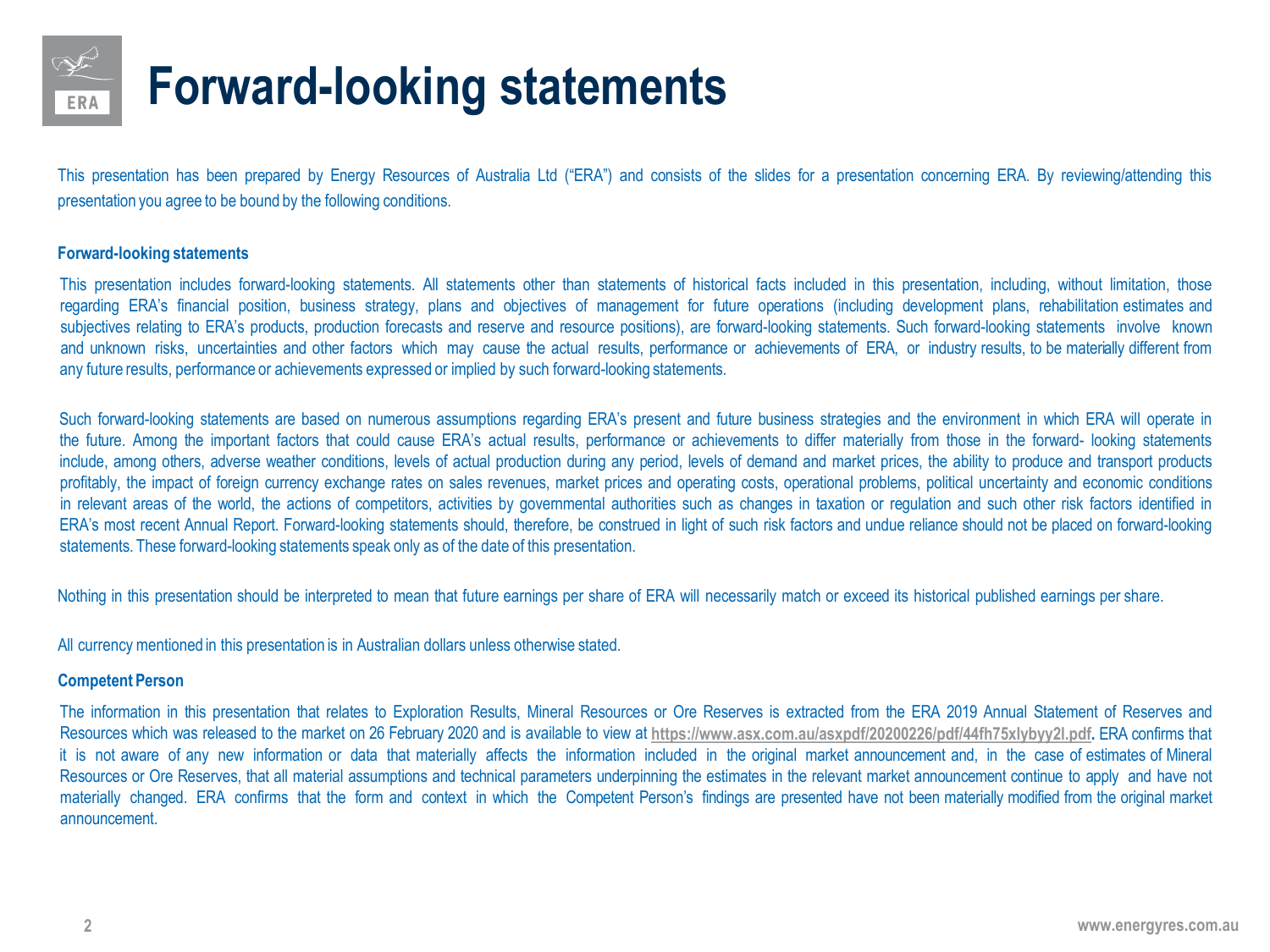

# **Acknowledgement of Traditional Owners**

**The operations of Energy Resources of Australia Ltd (ERA) are located on Aboriginal land and are surrounded by, but separate from, Kakadu National Park**

**ERA respectfully acknowledges the Mirarr, Traditional Owners of the land on which the Ranger mine is situated**



*Artist: Tim Djandjomerr (Community Relations Office wall painting)*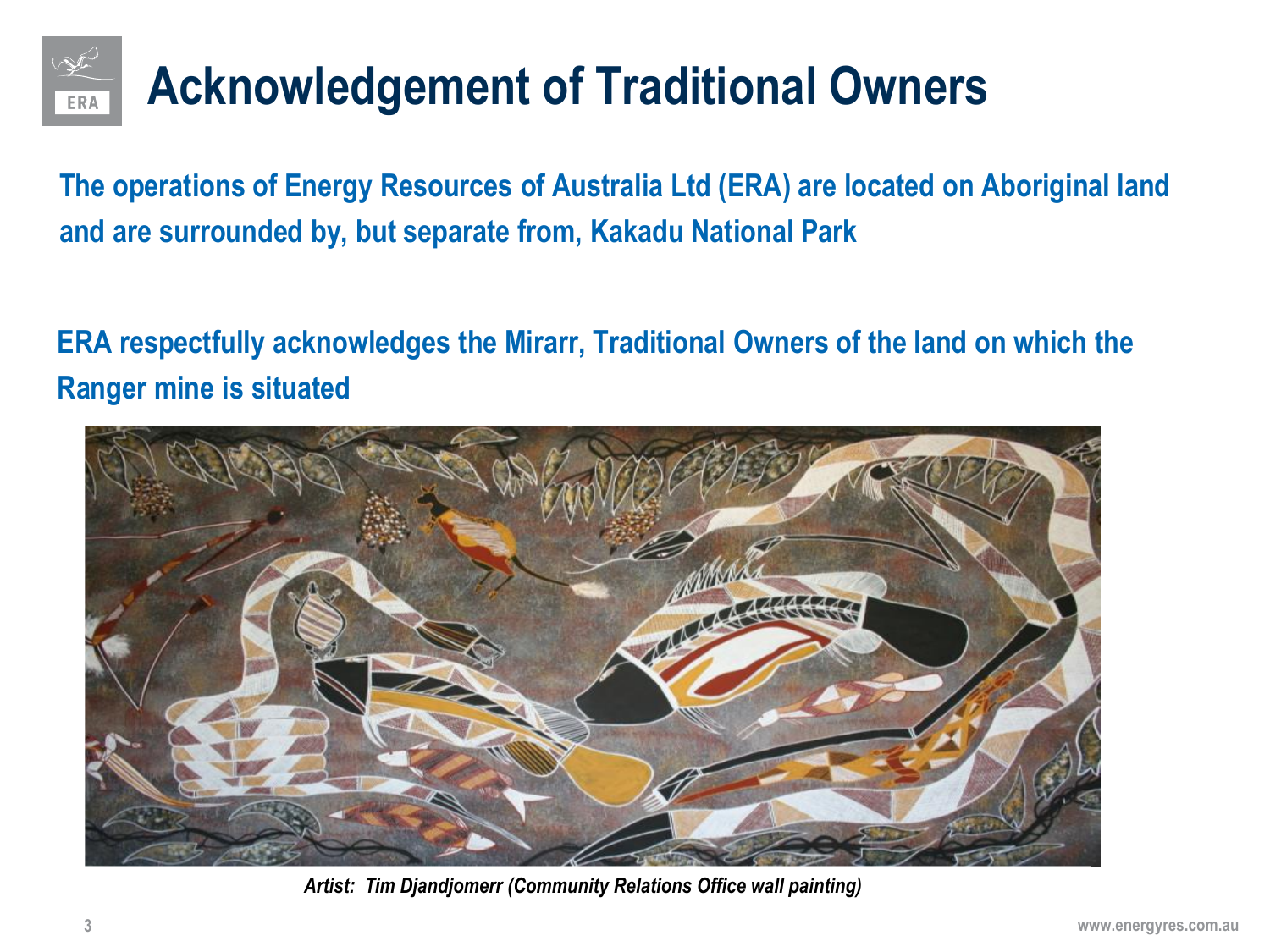

## **ERA continued to deliver on strategic priorities in 2019**

| <b>Near term strategic priority</b>                                                  | 2019 outcomes                                                                                                                                                           |  |
|--------------------------------------------------------------------------------------|-------------------------------------------------------------------------------------------------------------------------------------------------------------------------|--|
| <b>Continue the progressive rehabilitation</b><br>of the Ranger Project Area         | <b>Bulk backfill of Pit 1 continued</b>                                                                                                                                 |  |
|                                                                                      | Additional dredging capacity commissioned                                                                                                                               |  |
|                                                                                      | Continued dredging of the Tailings Storage Facility                                                                                                                     |  |
|                                                                                      | Rehabilitation provision of \$770 million <sup>1</sup>                                                                                                                  |  |
| <b>Maximise the generation of cash flow</b><br>from the processing of stockpiled ore | Produced 1,751 tonnes of uranium oxide                                                                                                                                  |  |
|                                                                                      | Total cash resources of \$285 million <sup>2,3</sup> (as at 31<br>$\overline{\phantom{0}}$<br>December 2019), a decrease of \$103 million in the year                   |  |
|                                                                                      | Productivity and cost reduction program implemented and<br>delivering benefits                                                                                          |  |
|                                                                                      | Ranger 3 Deeps has transitioned to a reduced care and<br>-<br>maintenance program                                                                                       |  |
| <b>Resolve funding position</b>                                                      | Fully underwritten 6.13 for 1 pro rata renounceable<br>$\overline{\phantom{m}}$<br>entitlement offer to raise approximately \$476 million<br>completed in February 2020 |  |

<sup>1</sup> As at 31 December 2019. Discounted at 2 per cent and real dollars

<sup>3</sup> Cash balance is pre funds raised through the entitlement offer

<sup>&</sup>lt;sup>2</sup> Comprising \$209 million cash at bank and \$76 million held by the Commonwealth Government as part of the Ranger Rehabilitation Trust Fund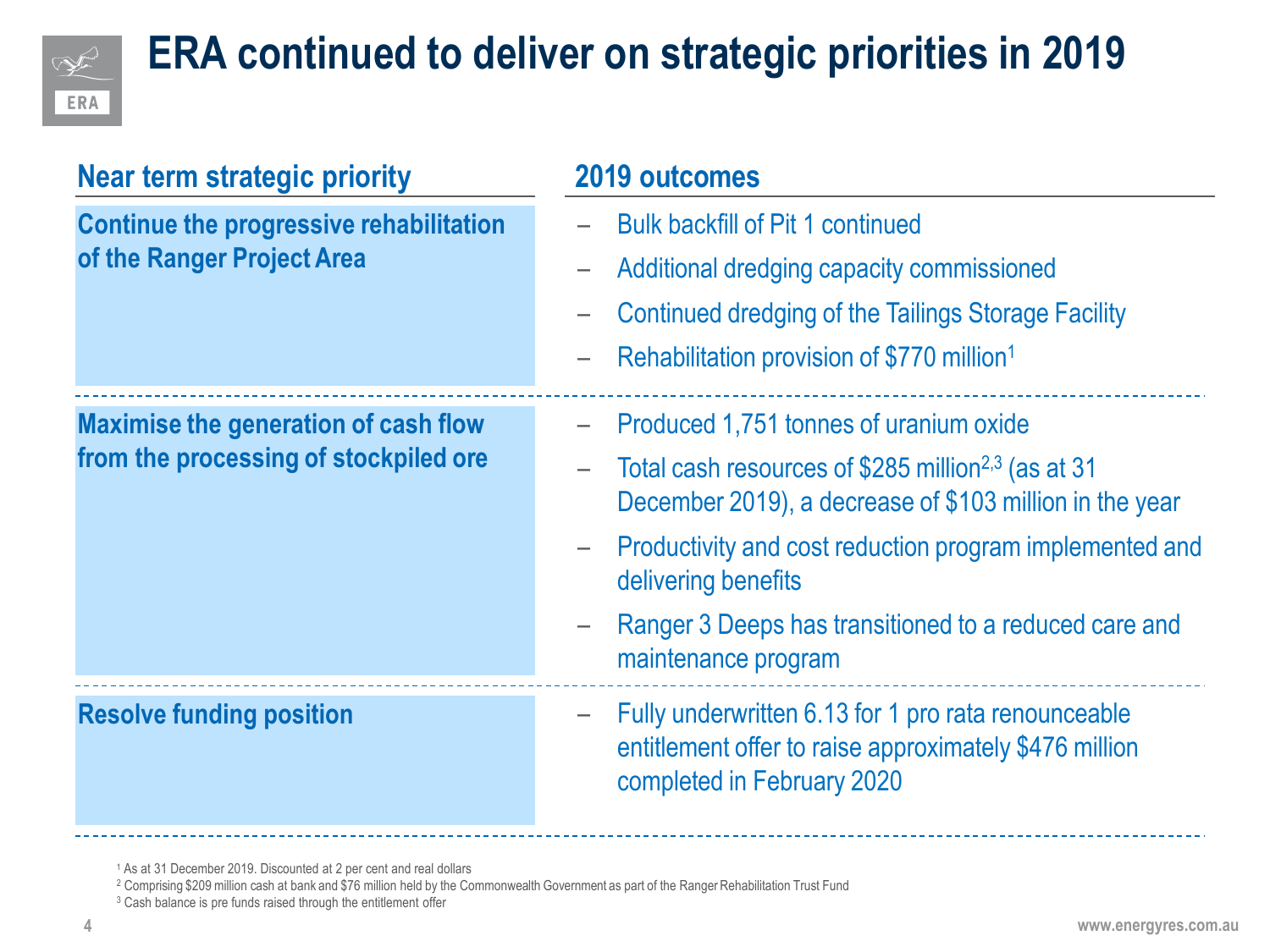## **Health and safety**

*Demonstrated commitment to the health and safety of our teams, community and environment in which we operate*



- All Injury Frequency Rate for 2019 was 1.07 with six recordable injuries
- 2019 health and safety initiatives have focused on:
	- Safety Maturity Model implementation
	- Leadership development and Mental Wellness program
	- Embedding our 'maintaining Process Safety excellence through closure' program
	- Injury management and incident investigation
	- Risk Assessment Facilitation courses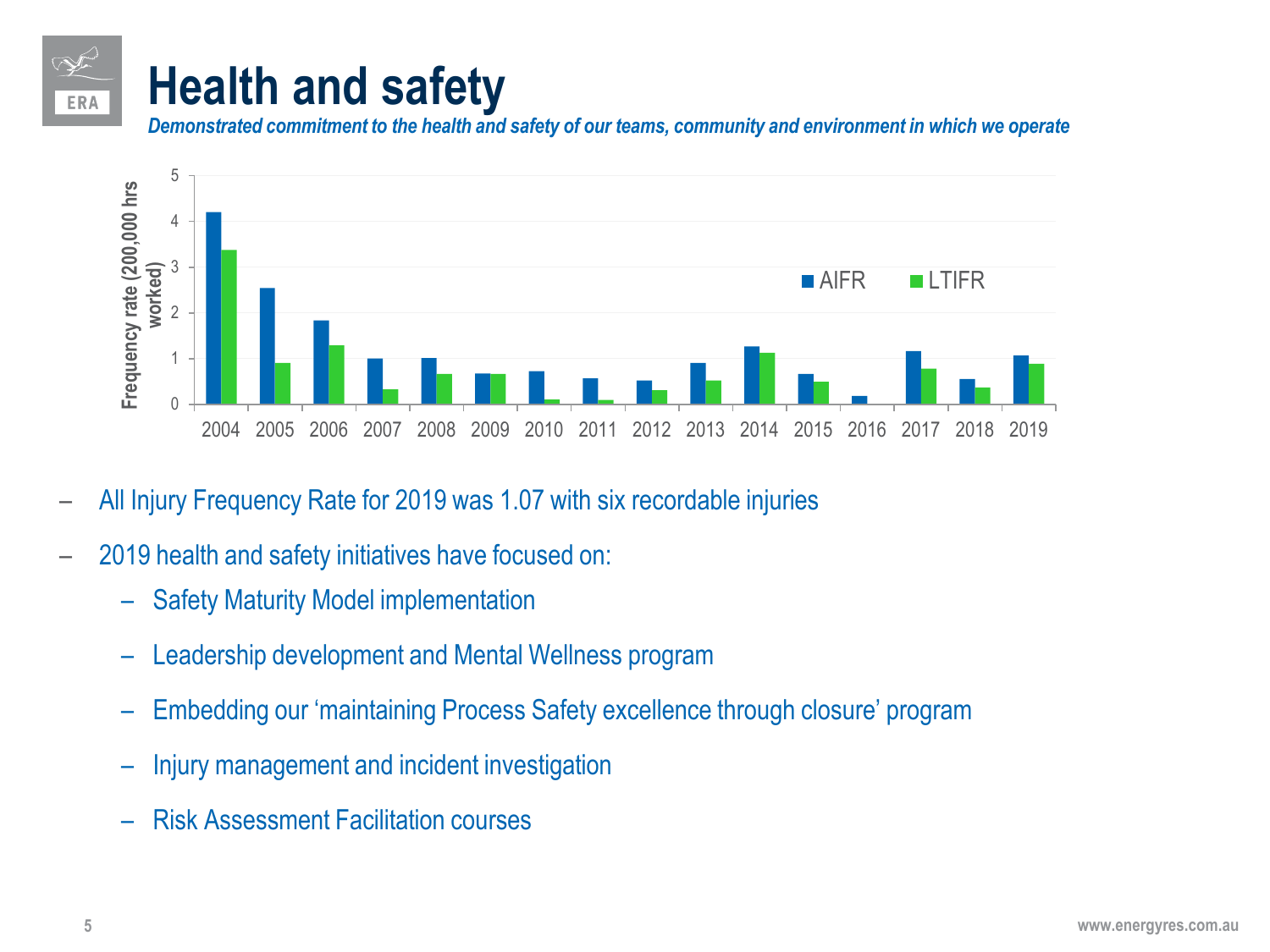## **Operational performance**

*Production guidance for 2020 of between 1,200 tonnes to 1,600 tonnes*

| <b>Mill Operation</b>                                               | 2019           | 2018           |
|---------------------------------------------------------------------|----------------|----------------|
| Ore milled ('000 tonnes)                                            | 2,484          | 2,486          |
| Recovery (%)                                                        | 86.8           | 86.6           |
| Mill head grade (% $U_3O_8$ )                                       | 0.08           | 0.09           |
| Tonnes produced $(U_3O_8)$<br>Pounds ('000 lbs) produced $(U_3O_8)$ | 1,751<br>3,860 | 1,999<br>4,407 |

- Production was towards the higher end of the production guidance range
- Strong plant performance with favourable uranium recoveries
- Production was impacted by declining ore grades
- Production guidance for 2020 of between 1,200 tonnes to 1,600 tonnes



*Final product ready for transport*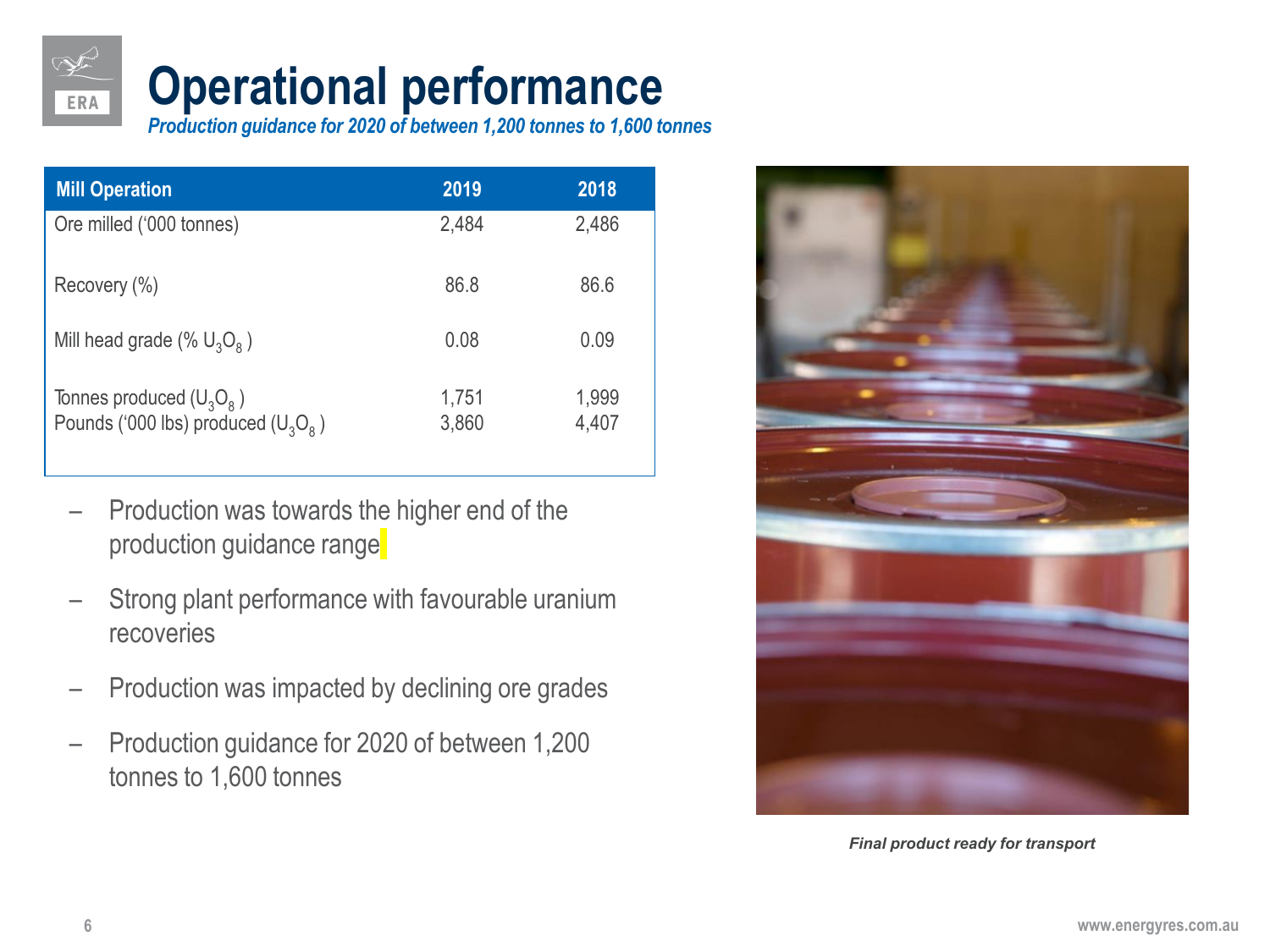# **Full year financial performance**

*Ranger continues to generate positive margins from the sale of U<sub>3</sub>O<sub>8</sub>* 

|                                                                                                                                                                                                                                                                                  | 2019                             | 2018                              |
|----------------------------------------------------------------------------------------------------------------------------------------------------------------------------------------------------------------------------------------------------------------------------------|----------------------------------|-----------------------------------|
| Cash flow $-$ (A\$ million)<br><b>Opening cash balance</b><br>Cash flow generated <sup>3</sup><br>۰<br>Exploration and evaluation expenditure<br>۰<br>Capital expenditure (net of disposals)<br>٠<br>Rehabilitation expenditure<br>$\bullet$<br><b>Closing cash balance</b><br>۰ | 313<br>(9)<br>(3)<br>(92)<br>209 | 395<br>(19)<br>(4)<br>(59)<br>313 |
| <b>Sales</b><br>Revenue from sales (A\$ million)<br>Sales volume (tonnes)<br>٠<br>Average realised price (US\$/lb)<br>$\bullet$<br>Realised exchange rate (USD/AUD)<br>$\bullet$                                                                                                 | 210<br>1,597<br>41.89<br>0.70    | 201<br>1,467<br>47.67<br>ი 77     |

#### **Historical cash generated (including interest and financing costs)3**



#### **Cash resources decreased in the year**

- ERA continued to generate a positive cash margin from the production and sale of uranium oxide. Negative cash flow of \$9 million<sup>3</sup> was unfavourably impacted by building drummed  $U_3O_8$  inventory for sale into future periods
- Total cash resources on hand of \$285 million at 31 December 2019 (including \$76 million held by the Commonwealth Government as part of the Ranger Rehabilitation Trust Fund)

#### **Uranium price premium sustained**

- Achieved average realised price of US\$41.89 per pound, representing a US\$15.99 per pound premium to the average spot price (average contracted sales price was US\$48.53 per pound)
- Achieved price premium consistent with long-term marketing strategy and continues to underpin cash performance
- Future sales will have a higher exposure to the spot market than in 2019

#### **Continued focus on cash conservation**

– Business transformation program delivers increased cash flow from cost saving and productivity initiatives, despite the challenges of declining grade.

<sup>7</sup> evaluation and rehabilitation which are included in the total of cash flows from operating activities. Refer consolidated cash flow statement (Appendix 4D) for respective periods. www.energyres.com.au 3 Cash flow generated is a non-IFRS measure and represents receipts from customers (incl. GST), net interest and foreign exchange, less payments to suppliers (incl. GST). It excludes payments for exploration and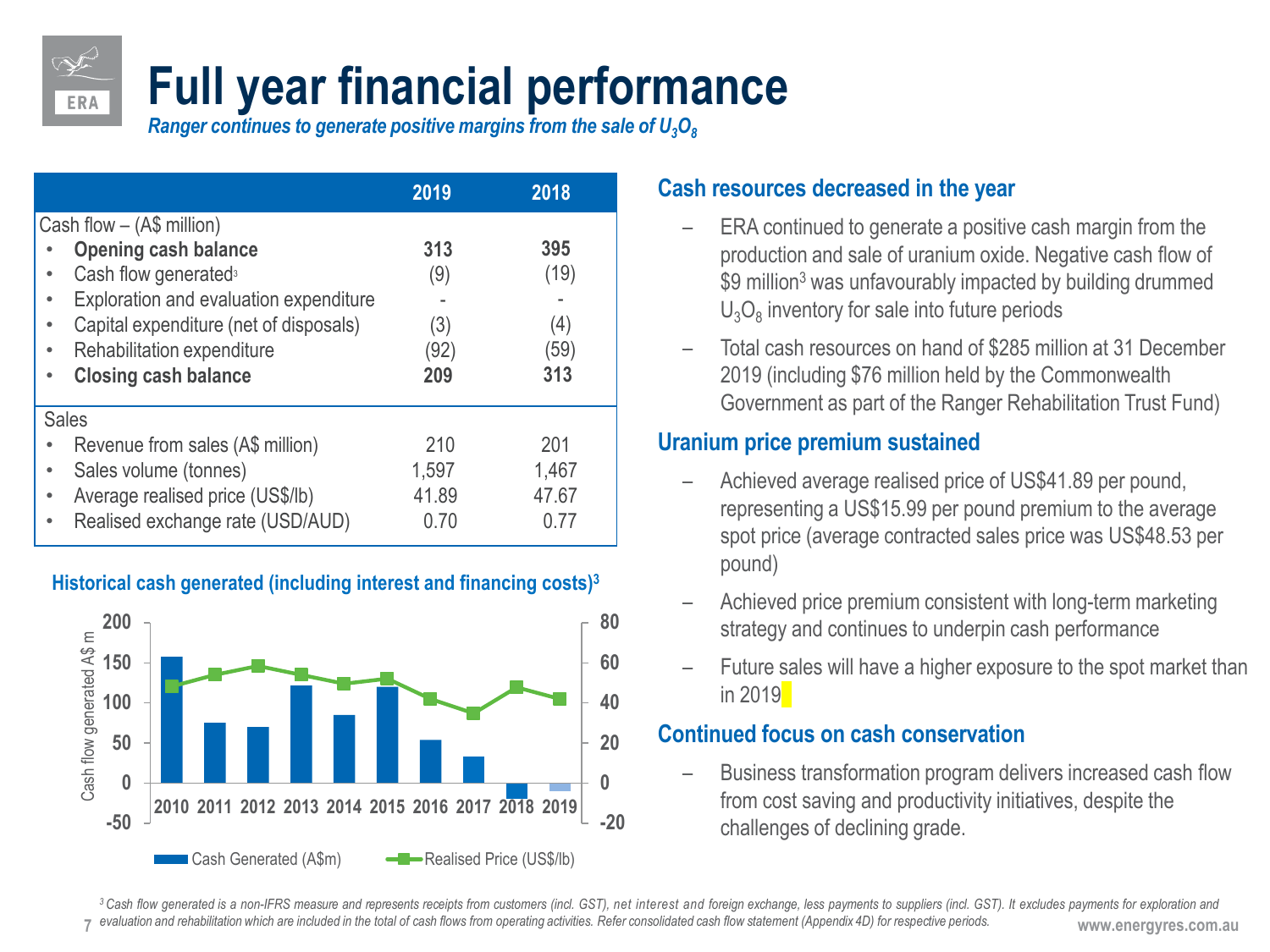# **2019 earnings performance**

*Earnings improvement year on year*

|                                                                          | 2019 | 2018  |
|--------------------------------------------------------------------------|------|-------|
| Earnings (A\$ million)                                                   |      |       |
| Net profit/(loss) before tax, impairment and rehabilitation<br>$\bullet$ |      |       |
| Net profit/(loss) before tax<br>$\bullet$                                | 6    | (456) |
| Net profit/(loss) after tax                                              | 6    | (435) |
|                                                                          |      |       |
| Earnings before interest, tax, depreciation, amortisation and impairment |      | (353) |

#### *Earnings variance analysis (before tax, impairment and rehabilitation) 2019 versus 2018 (A\$ million)*



### **Improved earnings performance before tax, impairment and change in provision**

- Net profit before tax, impairment and rehabilitation adjustment of \$6 million for the year of 2019
- Lower sales price offset by higher volume
- Continued focus on business transformation and operational efficiencies
- Inventory has increased through the second half of the year for sale into higher priced term contracts in future periods
- The rehabilitation provision discount rate<sup>4</sup> unwind for the year increased as a result of the increase in the rehabilitation provision following the approval of the feasibility study at the start of 2019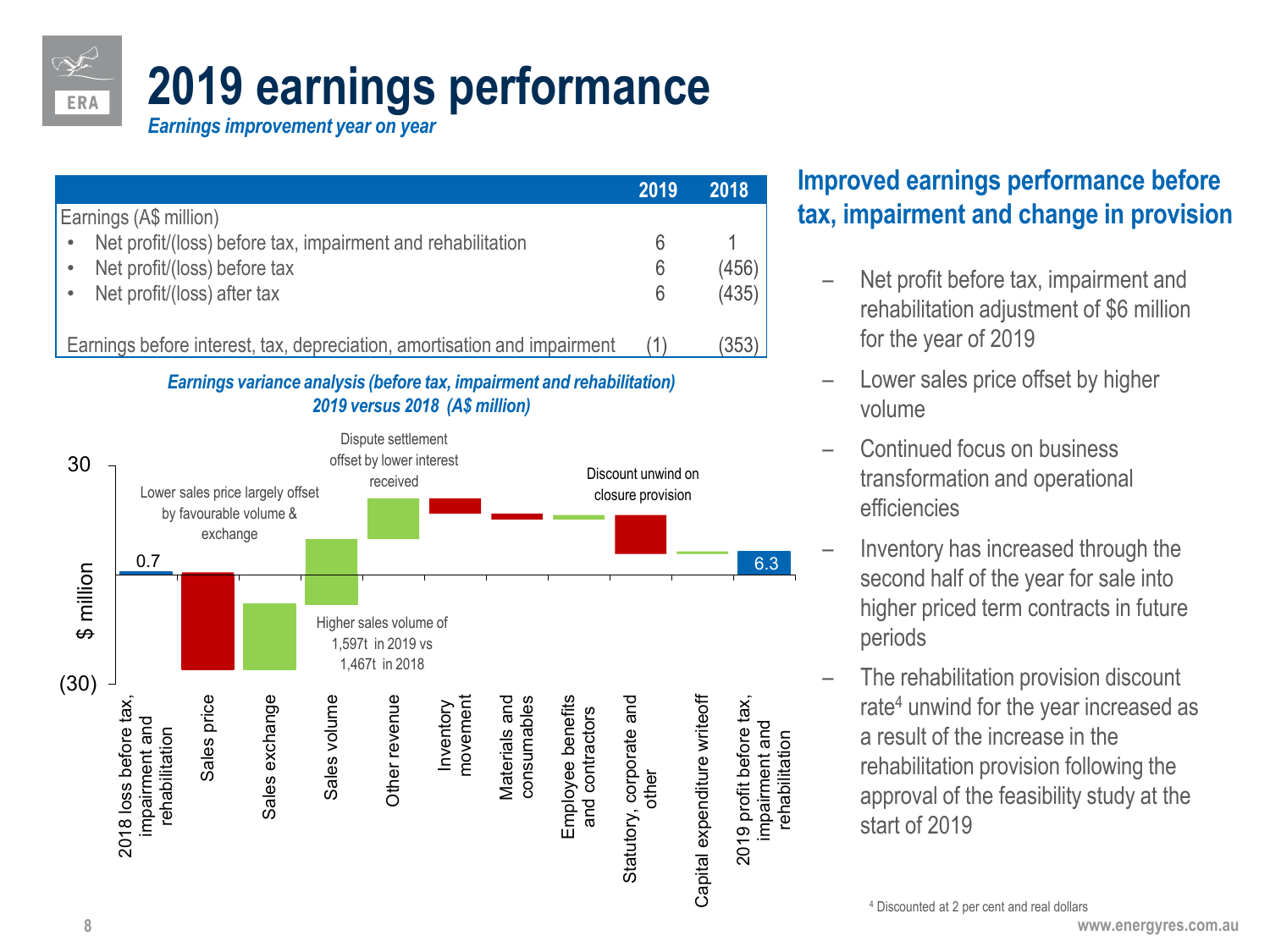## **Progressive rehabilitation is underway with a number of milestones achieved**

- **Approximately \$603 million spent on rehabilitation and water management projects since 20121**
	- Key works include construction and operation of the brine concentrator, preliminary Pit 3 backfill, Pit 1 capping and design, and construction and operation of the tailings dredging system

#### • **Closure Feasibility Study finalised in February 2019**

- Findings of the Feasibility Study increase confidence that ERA's planned rehabilitation strategy will satisfy the applicable regulatory obligations, including the January 2026 milestone
- − The study was supported by an experienced engineering services provider and examined the technical, costing and scheduling aspects of Ranger closure regarding the prescribed closure criteria, the progressive rehabilitation activities already undertaken and updated closure forecasts and modelling
- **Dredging continues to transfer tailings from the Tailings Storage Facility to Pit 3**
	- − Additional dredging capacity was commissioned in Q3 2019
- **Construction and commissioning activities continue on water treatment capacity**
- **Following regulatory approval, Pit 1 final backfill and final landform commenced in May 2019** *commenced in May 2019 Workboat Ginga being placed into the Tailings Storage Facility*



*Kakadu Native Plants seed collecting* 

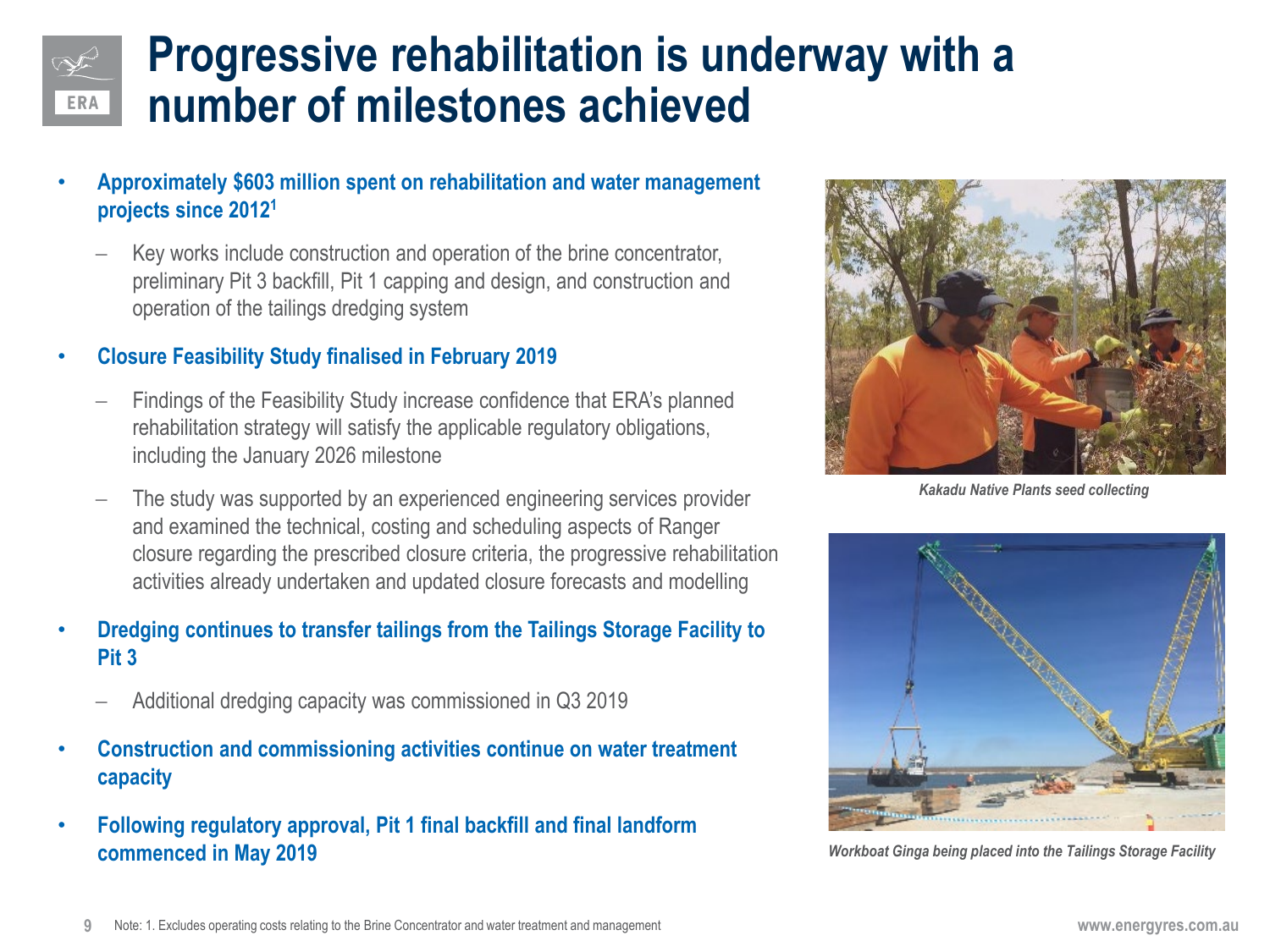

## **Regular engagement with key stakeholders**

*ERA's operations are located on Aboriginal land, are surrounded by Kakadu National Park and significantly underpin the Alligator River's regional economy. Regular engagement with key stakeholders is an important, ongoing part of our business.*

### • **ERA contributing to dialogue on future options for Jabiru**

– ERA engaged extensively with stakeholders through the year on planning for the future of Jabiru once the town lease expires in 2021. Memorandum of Understanding (**MOU**) was signed by the Commonwealth, Northern Territory Government, GAC and ERA in August 2019

### • **Positive engagement with stakeholders throughout 2019**

- ERA updated the Ranger Mine Closure Plan in October, this has been submitted for stakeholder comment and approval
- Partnering with Traditional Owners on community initiatives and regular meetings on matters of common interest including the future of Jabiru, land management and Ranger rehabilitation
- Collaboration with the Supervising Scientist and other government agencies
- Regular community meetings and updates provided on a range of operational and community matters
- **10 www.energyres.com.au** – ERA provides direct funding and in-kind support to a range of community programs in the West Arnhem region



*Trial landform and natural vegetation sites.* 



*MOU signing August 2019*